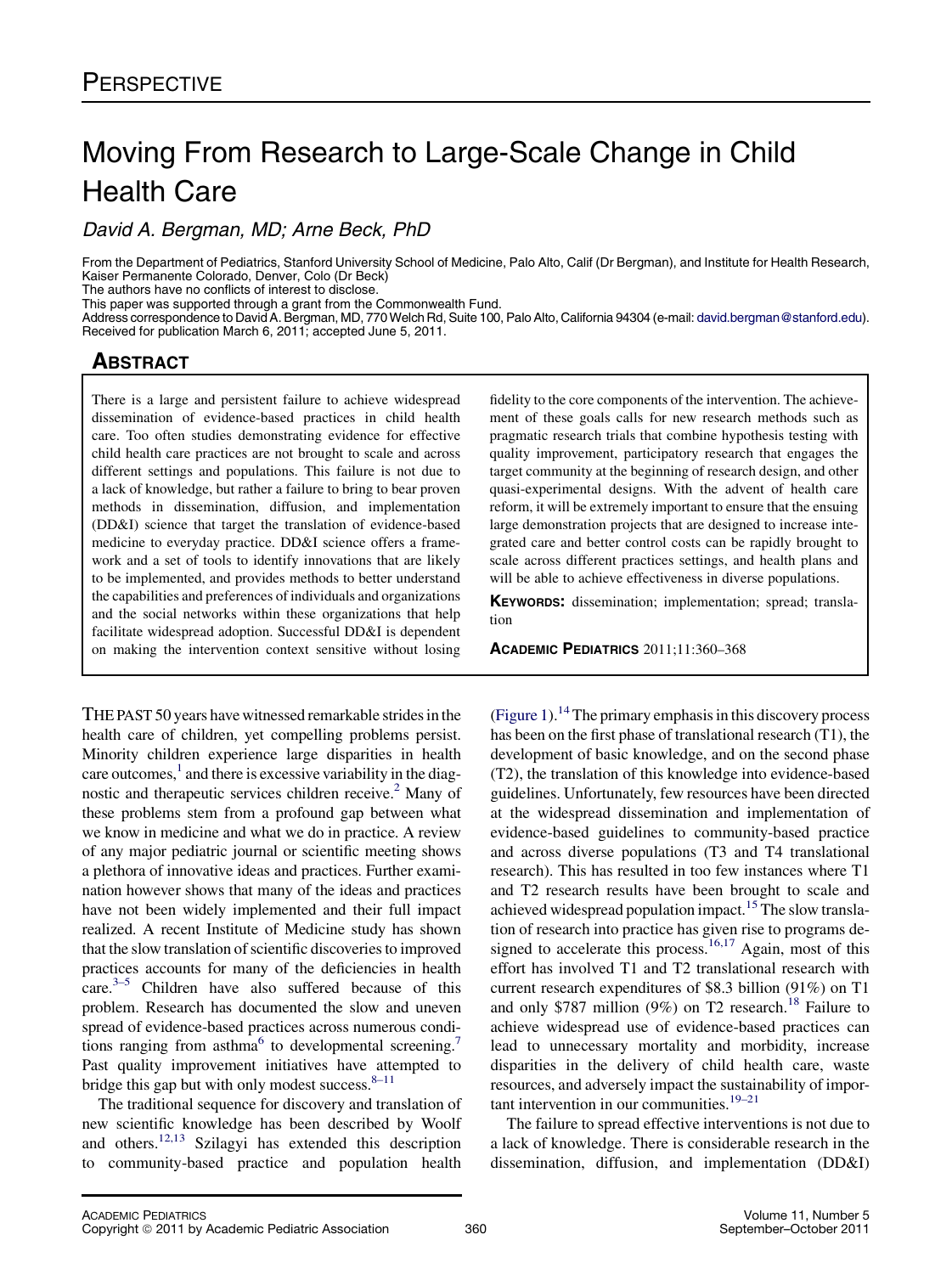<span id="page-1-0"></span>T2 Research  $\rightarrow$  From health application to evidence based guidelines : phase 3 trials, **health services research, observational studies** 

T3 Research → From guidelines to health care practice: Phase 4 Clinical Trials, **Dissemination and Implementation studies** 

**T4 Research From health care practice to populations or community: Community based studies, population based outcomes studies** 

Figure 1. Translational research.

science that can be brought to bear on this problem. In this article, we will first discuss the theoretical underpinnings of DD&I and then review the process of DD&I, beginning with exploration and adoption and ending with implementation. We will then discuss methods for DD&I and evaluation of DD&I ending with implication for researchers and clinicians.

In this article, *dissemination* refers to how evidencebased practices are best communicated to potential adopters and implementers. Diffusion follows dissemination and is a process where potential adopters seek advice from their colleagues about adopting a new intervention.<sup>[22](#page-7-0)</sup> Adoption, or agreement to try a new practice, requires both dissemination and diffusion of the new intervention. Implementation is then defined as what happens after adoption; it is the "how" of putting evidence-based medicine into practice. Last, sustainability refers to the continued use of evidence-based practices and associated activities to achieve desired outcomes. Unfortunately, there is still no clear-cut consensus on these definitions, and some of the references we cite may use different definitions.

Modern-day DD&I theories have their origin in the iconic work of Ryan and Gross, who documented the spread of hybrid seed corn in rural Iowa in the  $1930s$ .<sup>[23](#page-7-0)</sup> Their work demonstrated the well-known S-shaped diffusion curve where initial uptake of a new innovation is slow and then after a period of time increases rapidly, only to taper off toward the end of the adoption process. Building on this work, Everett Rogers developed his theory on the diffusion of innovation.<sup>[24](#page-7-0)</sup> Rogers's work demonstrated that the rate of change depended on the spread of knowledge and experience with the innovation through different groups of adopters. He identified 4 categories of adopters on the basis of their personal characteristics. These included *early adopters* who are innovation seeking, constantly scanning the environment for new innovations. This group does not feel constrained by their colleagues and profession but as a consequence may be viewed with some skepticism by other members of the profession. The next group is the *early majority*. This group looks to the early adopters for ideas but waits to see evidence of beneficial outcomes before adopting the intervention. Next is the *late majority*, which views new ideas with

some skepticism, waiting until the idea has been tried and vetted by the early majority. Rogers called the final group the *laggards*. This group is characterized by a strong resistance to adoption of new ideas. He posited that diffusion of innovation starts with early adopters and spreads through the late majority with many in the laggard group failing to adopt the intervention. Rogers established that the diffusion of an intervention within a group is a longitudinal social process of advice seeking and advice giving

about the intervention where adoption moves through different groups of adopters. This work has been recently popularized by Malcom Gladwell in his book The Tipping

Point.<sup>[25](#page-7-0)</sup> Rogers's theory of the diffusion has important implications for the spread of new knowledge. This is particularly true for the field of evidence-based medicine. The term evidence-based medicine was first publicized in 1992 with the publication the seminal article "Evidence-Based Medicine: A New Approach to Teaching the Practice of Medicine" by the Evidence-Based Medicine Working Group.<sup>[26](#page-7-0)</sup> This approach proposed that empirical research be explicitly incorporated into clinical decision making. The publication of the evidence-based medicine manifesto has led to the emergence of multiple evidence-based centers and journals. $27,28$  Although strong links exist between evidence-based medicine and dissemination and implementation science, $2^{9-31}$  the evidence-based medicine approach assumes that evidence-based practices will naturally spread among practitioners made aware of the scientific evidence. This runs counter to DD&I science, which proposes that adoption is an active process that can be facilitated through attention to the stages of the process, the nature of the innovation, the individual, professional values and beliefs, and social networks.

### **NATURAL HISTORY OF DD&I**

DD&I can be best understood through an appreciation of the process, starting with exploration and adoption of new knowledge and ending with the sustainability of the practice in a changing environment. We will briefly review the natural history of the DD&I as outlined by Fixsen and colleagues.<sup>[32](#page-7-0)</sup>

DD&I begins with exploration and adoption of a new practice. Here proponents of the new practice actively engage in discussion and educational activities with the potential adopters to assess whether or not the new practice will be clinically relevant to clinicians and will improve the well-being of the families under their care. This concept of engagement of the target population has been operationalized in community-based participatory research. Here key stakeholders who will be recipients of the intervention are involved in the research design and the development of the DD&I plan.<sup>33-35</sup> One example of community-based participatory research is the Healthy Public Housing Initiative. This project involved Boston public agencies for housing and health, 3 universities, and several community housing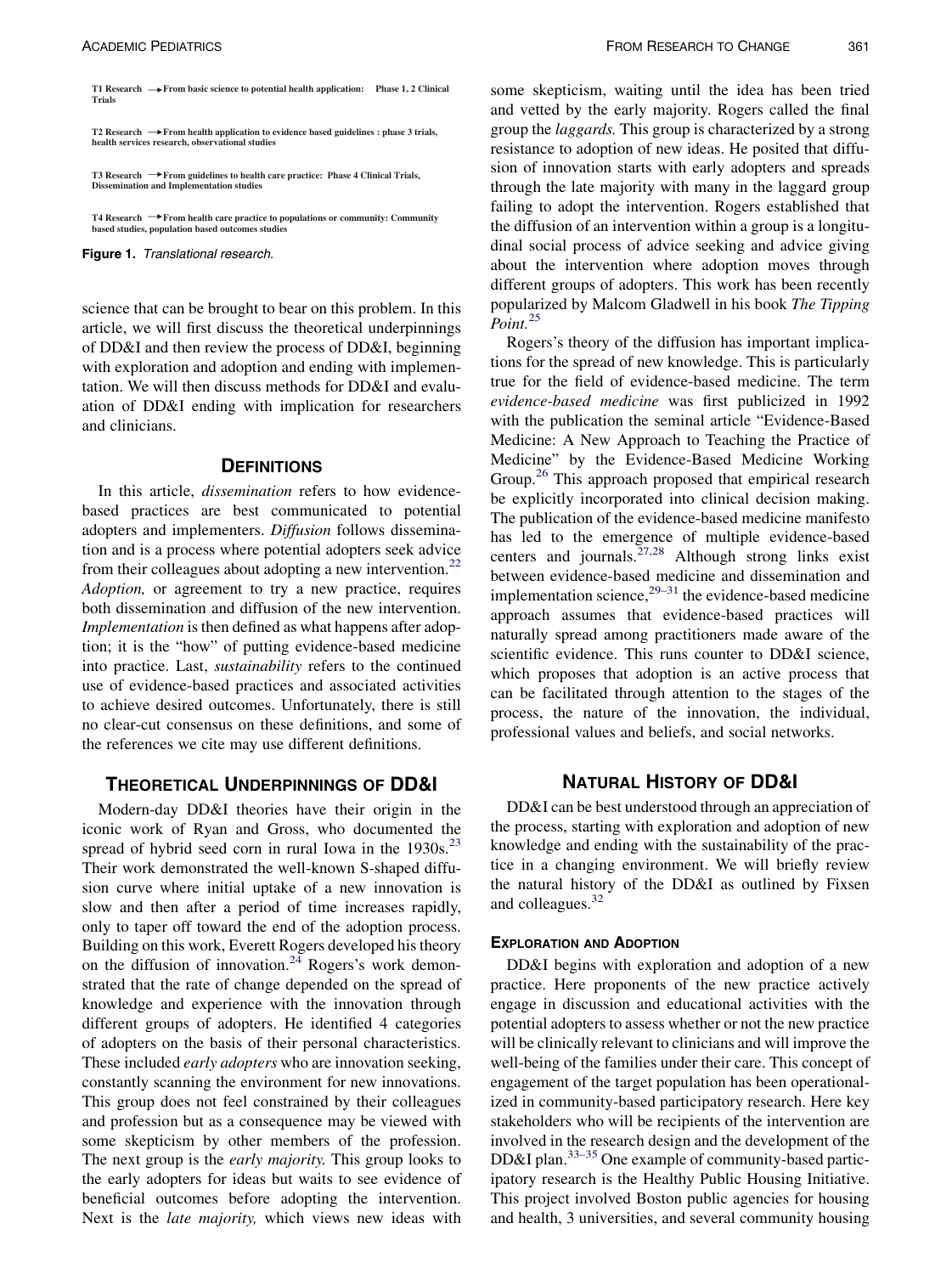groups. A steering committee composed of communitybased representatives and organizations, health services providers, the city health department and academic researchers met regularly to conceive, design, implement, and analyze a program to reduce environmental hazards for children with asthma living in public housing. The results of the research demonstrated a high degree of acceptance of the program and a significant increase in asthma-related quality of life for the target children.<sup>[36](#page-7-0)</sup> Pediatric practitioners have been leaders in the engagement of families in the health care of children. There is a need, however, for child health researchers to more directly involve both providers and families in the design and implementation of T3 and T4 research.

Rogers and others have described several important criteria for successful adoption of an intervention.<sup>[24](#page-7-0)</sup> Perhaps the most important criteria are the relative advantage and potential excess burden of the intervention to the pediatrician and family. If both groups do not perceive a strong advantage for themselves, there is little likelihood for successful adoption. Successful adoption also depends on how compatible the new practice is with current practice, and professional culture and mission. Compatibility can be enhanced through multiple iterative trials that refine the intervention to meet the needs of the practice, with results that are readily observable to other pediatricians and families.

The relative complexity of the intervention also relates directly to the adoption of a new practice. Edwards has proposed a simple typology to describe levels of complexity $3^7$ : the least complex interventions are discrete events that involve a single act or process, such as the Back to Sleep program to prevent sudden infant death syndrome. More complex interventions are multicomponent and involve multiple linked interventions—for example, an asthma care path with appropriate diagnostic tests, assessment, treatment, and patient education. The most complex are interventions that involve a wholesale change in the way we conceive of a problem and its solution—for example, a campaign against obesity where change occurs in not only health care practice, but also in the way we grow and sell food and how we change the built environment. Research has identified other criteria, including the strength of the evidence base, the flexibility or adaptability of the intervention to meet the needs of different groups, the reversibility of the intervention, and the cost of the intervention.<sup>[38](#page-7-0)</sup>

After the decision to adopt a new practice, there is a need to anticipate and plan for the potential impact of the new practice on the individual, the clinical practice, and the organization.<sup>[39](#page-7-0)</sup> At the level of the individual, there is a need to create a pull for the new intervention among potential adopters.<sup>[40](#page-7-0)</sup> Too often, efforts to disseminate new knowledge have involved push strategies where the new knowledge is presented to individuals with the expectation of uptake and use. $41,42$  Such push strategies are much more effective when combined with a pull

strategy driven by greater understanding of factors important to the individual. $43$  For example, the early publication of evidence-based practice guidelines by the American Academy of Pediatrics (AAP) led to considerable pushback by pediatricians, who criticized these efforts as cookbook medicine and another unfunded mandate from the AAP. A greater understanding of the important factors, such as the impact of the guideline on cost and practice efficiency, were important to ensuring more widespread adoption.<sup>[44](#page-7-0)</sup> More extensive qualitative research can help to delineate the pull factors that may have helped to facilitate more rapid adoption of these guidelines.<sup>[45](#page-7-0)</sup>

Successful DD&I also requires planning at the group or practice level. Within any large group or practice, 3% to 5% of the members are key individuals to whom others turn for advice about adoption of a new practice or innovation.[46](#page-7-0) These individuals may be opinion leaders who influence group thinking through their role as advice givers, or they may be change agents who model the intervention for other group members. Social network analysis is a method by which a group or practice can be analyzed to identify these key individuals. $47-49$  By means of this methodology, it is possible to assess the connectivity of individuals in the network to other members in the network, and the social power of an individual on the basis of their connectedness within the network. Figure 2 shows a social network map for a pediatric clinical practice. The network was constructed from a survey of the clinic providers and administrative staff designed to assess who an individual sought out for advice about practice change and preventive care.<sup>50</sup> Four opinion leaders were identified from this group: 021 (a developmental specialist), 019 and 008 (both pediatricians), and 025 (a medical assistant). Importantly, the identified opinion leaders in this network were not necessarily the formal or positional leaders, yet their engagement in the process was essential for effective DD&I of the intervention.

Perhaps the most important area of preimplementation planning for successful DD&I is at the level of the organization. Successful organizations will have a track record for innovation<sup>[51,52](#page-7-0)</sup> and will have the capability to



Figure 2. Social network analysis of pediatric clinic as part of a project to redesign.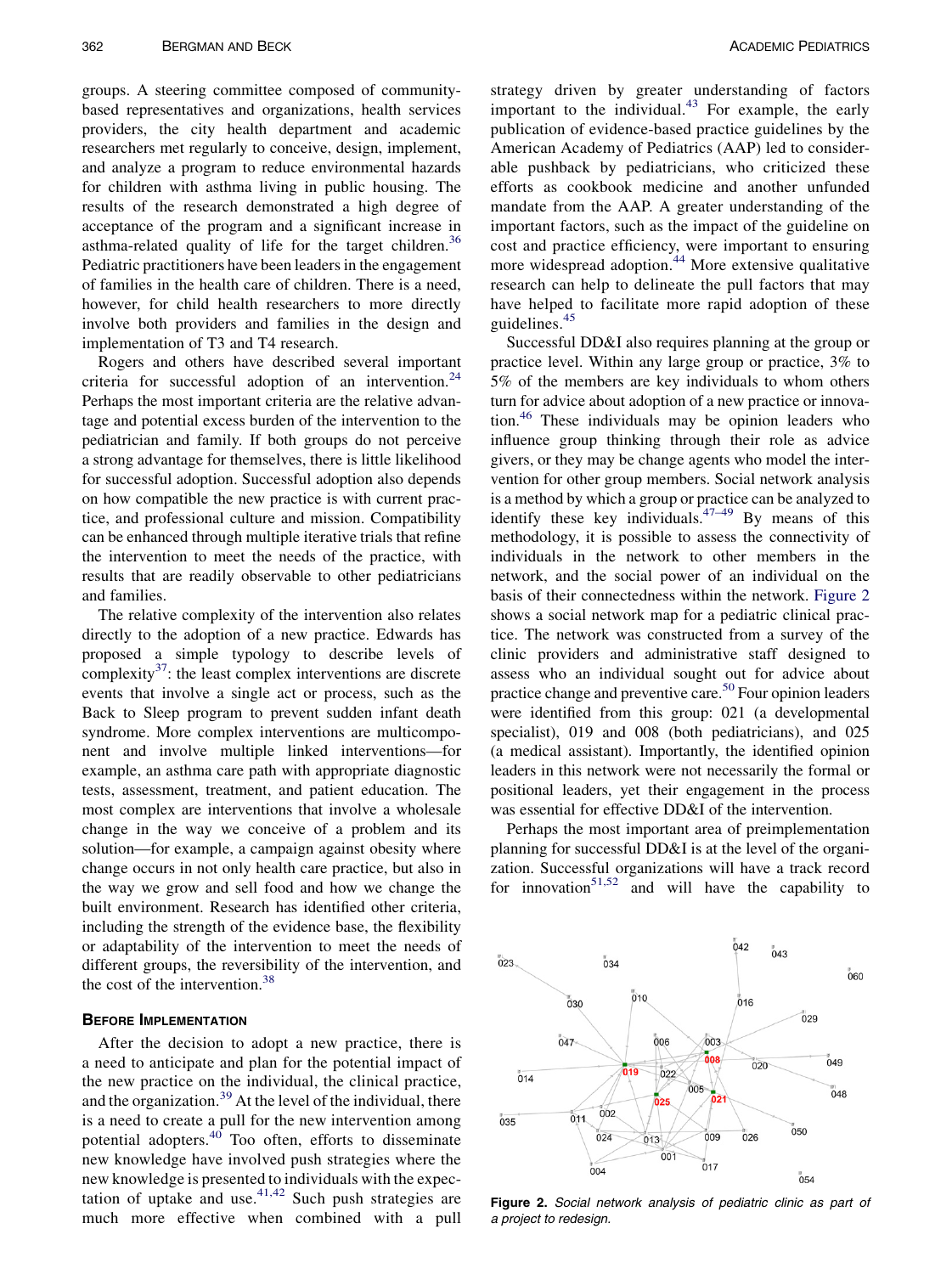translate research into practice.<sup>[52,53](#page-7-0)</sup> Recently, tools for assessing organizational readiness to adopt, implement, and sustain interventions have been developed and tested for health information technology, and these tools may have application to other realms.<sup>[54](#page-7-0)</sup> In large-scale DD&I efforts involving multiple organizations, many of the participating organizations may lack the necessary change capacity.<sup>[55](#page-7-0)</sup> These large-scale efforts often require nodal or anchor organizations to provide central support for such key functions as recruitment, coaching, program educa-tion, and technical support.<sup>[56](#page-7-0)</sup> This model has been successfully deployed in the Institute for Healthcare Improvement 5 Million Lives campaign, which created supporting nodal organizations on a regional level,  $57-59$  and in the AAP Chapter Alliance for Quality Improvement program, where state chapters assume an anchor function in disseminating evidence-based asthma guidelines.<sup>[60](#page-7-0)</sup>

The development of a DD&I plan is the final outcome of the preimplementation phase. A good plan begins with a goal easily understandable to everyone that provides a reference point for all future actions. The Institute for Healthcare Improvement's 5 Million Lives initiative is an example of an overall aim that is both quantifiable and dramatic in its impact. $57$  In Jonkoping County, Sweden, the phrase "a good life in an attractive county" is used to create a vision of a patient-centered (vs disease-centered) system. $61$ 

Research has shown that there are core components to a DD&I plan that are essential for success.  $32$  The plan should include selection criteria for providers and families that assess qualifications and experience that may not be teachable in training sessions. For example, implementing an evidence-based practice such as developmental screening requires a workforce that understands the value of screening and has the communication skills to successfully interpret the screening results for families. Another important component of a DD&I plan is the designation of a consultant/coach, to help facilitate implementation of the new practice. For example, the McColl Institute and Qualis Health Care, in their national initiative to "Transform Safety-Net Clinics into Medical Homes," use practice coaches to help safety-net clinics implement a new medical home model. Here coaches are used to assess and transform care processes and to provide tech-nical support and expert knowledge.<sup>[62](#page-7-0)</sup> Last, the DD&I plan needs to assure adequate funding and staff support. Too often DD&I efforts fail because of a lack of consideration of needed funds for activities such as provider and organizational time devoted to the project, the development of needed social networks, and start-up costs in new intervention sites.

### **INITIAL IMPLEMENTATION AND PILOT STUDIES**

Although some interventions are implemented at scale at one point in time (the so-called big bang approach to implementation), most implementation begins with a series of iterative cycles where the intervention is tried in small groups with the results studied, the lessons learned, and the intervention improved before the next intervention cycle.<sup>63</sup> Who participates in these initial cycles and how the cycles are conducted are critical for the success of the DD&I effort. Inclusion only of participants who are early adopters or who are enthusiastic about the new practice will decrease the likelihood that the results of the pilot study will translate to the larger target population.<sup>[64](#page-7-0)</sup> Naysayers serve the important function of continually questioning the value of the intervention and keeping open alternative solutions. Pilot studies also need to be conducted with a minimum of special resources that may not be available during more widespread implementation and planning for sustainability, decreasing the likelihood of a successful transition to full-scale implementation.

Many DD&I projects fail during the transition from pilot studies to full-scale implementation. This failure stems from the common assumption that once success has been demonstrated in the pilot study, a tipping point will be reached, and spread throughout the organization will magically occur. Although there may be a tipping point for discrete interventions such as measurement of body mass index in children, this is much less likely for the multicomponent interventions that are common in health care. In fact, research has demonstrated that a solid evidence base and early success in the pilot phase are not strong predictors of success in bringing a project to full-scale implementation.<sup>[65](#page-8-0)</sup>

In full-scale implementation, the target population increases in size and becomes more heterogeneous in character. Unlike the single group addressed during the pilot study, the target population becomes composed of different groups with distinct needs. Rogers's schema of different adopter groups is one way to segment a population according to perceived need and willingness to change. Segmentation can also occur according to practice type, available resources for change, and the nature of the target patient population. The goal is to recognize these different groups and to tailor the intervention to meet the specific needs of each group. For example, implementing an early intervention program for all children within a state will require tailoring the screening process to realities of the different types of practices, providers, and patient populations. The Assuring Better Childhood Health and Development program consulted with office staff and community partners in their region to better define the needs of specific target groups. The developmental screening process was then tailored to the existing screening process in offices and the needs of the community partners.<sup>[66,67](#page-8-0)</sup>

Full-scale implementation is a dynamic process demanding a constant reevaluation of an intervention in light of changing systems, patient populations, and external environments. In the words of one expert, "Continuous adoption requires continuous improve-ment."<sup>[64](#page-7-0)</sup> Research has demonstrated that interventions that adapt in response to different segments in the target group are more successful in their implementation efforts.<sup>[38](#page-7-0)</sup> This process of continuous adoption to meet the needs of different groups can, however, create a tension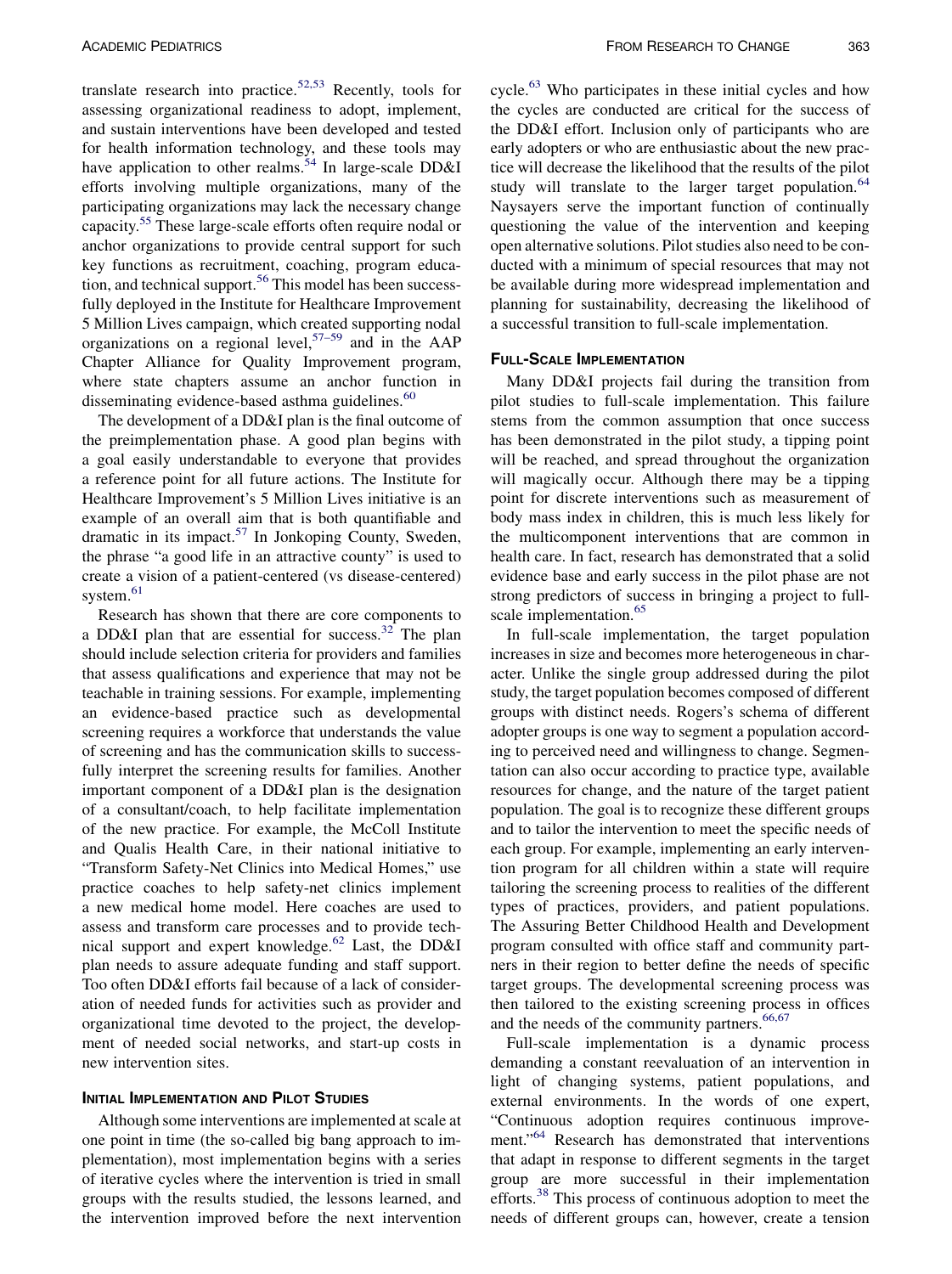between the desire to replicate the positive effects of the intervention across dissimilar settings and conditions, and the need to maintain fidelity to the evidence-based practices. Reconciliation of the needs to be both flexible while maintaining fidelity to the evidence is best accomplished through a clear articulation of essential and nonessential components of the intervention. Greenhalgh and colleagues refer to the nonessential components of an intervention as the "soft periphery," or those aspects of the intervention that can be modified at the edges without adversely impacting its fidelity to core components of the intervention.[38](#page-7-0) For example, in an asthma guideline, a core component may be the provision of an asthma action plan by the pediatrician, while needed asthma education could take place in the pediatric office or the school, or could even be Web-based.

### **SUSTAINABILITY**

In many ways, sustainability resembles full-scale implementation in its demand for continuous improvement. Inevitably, there are turnovers in key stakeholders, changes in funding streams, new health policies and legislation, and new political alliances and partnerships, all of which must be accommodated to maintain fidelity to the core components of the program and ensure the desired outcomes. This requires constant surveillance of the environment and regular re-assessment of the both process and outcome measures.

### **METHOD OR PROCESS OF DD&I**

Most successful DD&I efforts occur within the context of an improvement model. Several models have been widely used for DD&I work. These include the Improvement Model, Lean Systems or Six Sigma, the Chronic Care Model, and the Breakthrough Series Collaborative.<sup>[63,68–72](#page-7-0)</sup> There is no single correct model for DD&I. For example, the implementation of a discrete intervention such as a bundle of changes designed to decrease catheterassociated bloodstream infections in a newborn intensive care unit may be best accomplished by using the improvement model, while a multicomponent intervention such as an obesity prevention program may be best accomplished through collaborative teams in a breakthrough series or lean systems analysis. The key is to select the most applicable model or specific components of a model to the problem at hand, rather than let the model drive the activities. The most appropriate choice of model may depend on the whether the intervention is occurring at the level of the individual, practice, or organization. The improvement model may work best at the practice level, while the campaign model may be most effective in the context of a group or network of organizations. Last, it may be necessary during the DD&I process to use a mixed model of different methods for spread.

It is sometimes difficult to distinguish between DD&I and quality improvement in achieving the widespread adoption and use of new practices. The best distinction may be one of scale. Quality improvement efforts have

more traditionally focused on a group of individuals or an organization as the target of change, whereas DD&I efforts have at their core the spread of new practice and innovation across different organizations and diverse target populations. Ultimately DD&I science will provide an important set of concepts and tools to facilitate meaningful quality improvement work, and improvement science will continue to inform model development and process change in DD&I.

DD&I science has also fostered the development of new research methodologies that attempt to study clinical interventions in real-world settings. Pragmatic or practical research trials<sup>73–76</sup> are designed to answer the question of whether a given intervention works in usual settings to determine how the intervention can be best adapted to increase adoption without losing the core components that are responsible for the desired outcomes. There is an explicit recognition that there will not be strict compliance with an intervention and that it is important to study this variation and its impact on outcomes. Pragmatic research trials often incorporate quasi-experimental rather than randomized designs to evaluate practice improvements or natural experiments. For example, multiple baselines across settings design may stagger or delay the intervention for a segment of the population [\(Figure 3\)](#page-5-0). This design allows the researcher to learn from the early phases of the process and incorporate this information into a new version of the intervention, which is then tested with the next group in the study population. The Depression Improvement Across Minnesota Offering a New Direction (DIAMOND) is an example of a pragmatic research trial in a large number of primary care practices in Minnesota. Evidence-based practices and reimbursement change for depression care were implemented in 5 staggered sequences over 3 years. This approach allowed for more time to train staff in multiple sites while allowing time to revise the approach on the basis of experience from the prior implementation sequence. Each site served as its own pre- and post-control group. The staggered implementation and repeated measures allowed for the replication of the intervention across multiple settings and over the time course of the intervention.<sup>[77](#page-8-0)</sup> It also is important to note that many of these pragmatic trials are by necessity cluster trials with randomization at the level of the clinic rather than the individual. However, there are excellent methods for the design and analysis of these trials[.78](#page-8-0)

EVALUATION OF DD&I Pawson and Tilley best described the objective in DD&I evaluation: "To determine what works for whom in what circumstances."[79](#page-8-0) DD&I evaluation emphasizes outcomes in heterogeneous groups of patients and providers and in different settings. It also focuses more on process assessment and qualitative or mixed research methods in an attempt to establish the link between good outcomes, degree of fidelity to the intervention, and differences in the target population and the implementation site. Several models and frameworks have been proposed to evaluate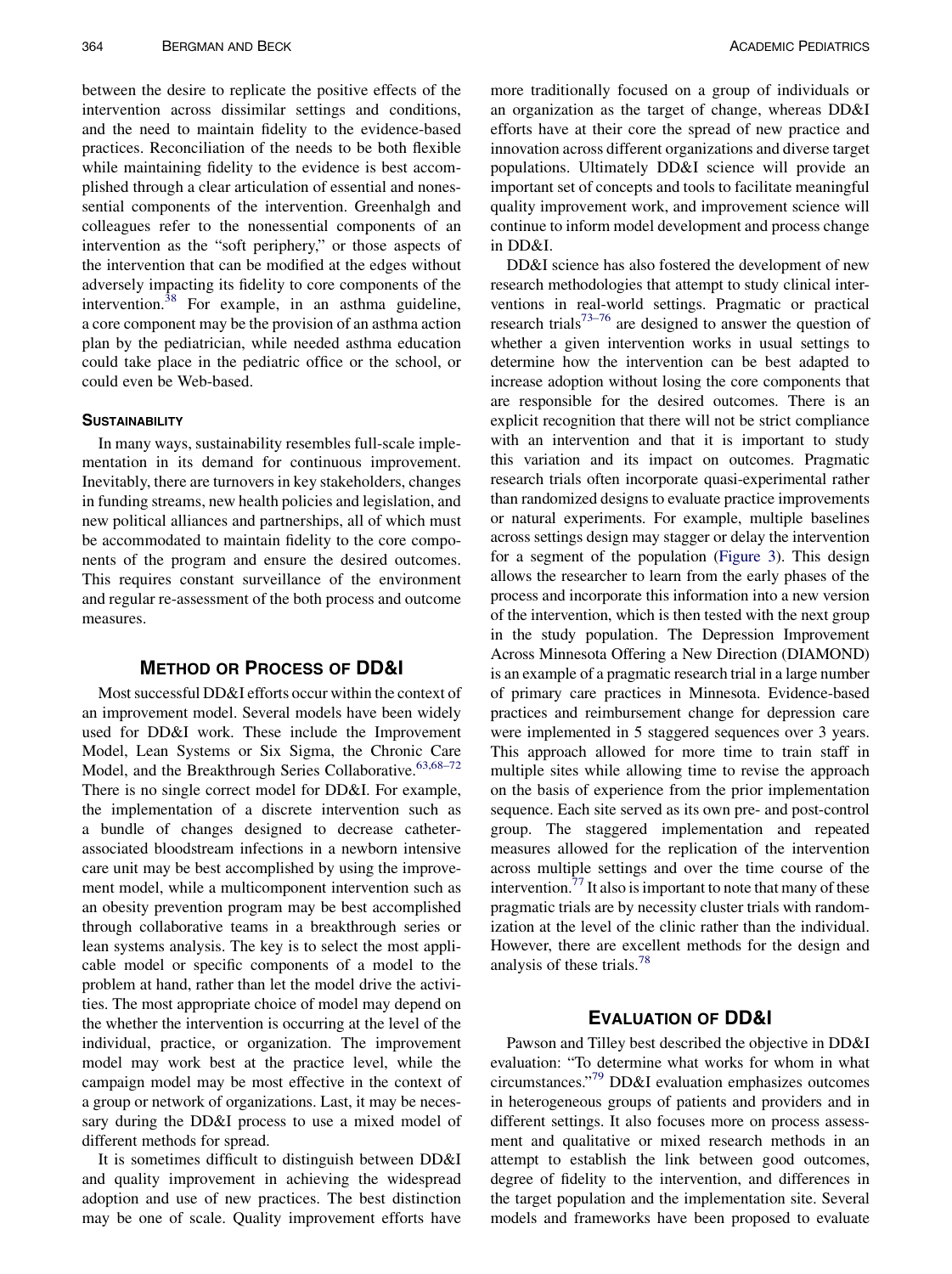<span id="page-5-0"></span>

Figure 3. Pragmatic research design.

DD&I. Some of these, such as the Precede-Proceed Planning Model, can be applied prospectively during the research design phase to help facilitate spread, [80,81](#page-8-0) while others, such as the RE-AIM model developed by Glasgow and colleagues,  $82$  can be used prospectively in research design and/or for subsequent evaluation of the success of the DD&I effort in the target population. In RE-AIM, "R" stands for reach or how effective the intervention was in reaching the target population. The "E" stands for effectiveness or how effective the intervention was in achieving the desired outcomes. The "A" stands for adoption or what percentage of the target population successfully adopts the intervention. The "I" stands for implementation or what percentage of the time the intervention was implemented with a high degree of fidelity in the target population. This also includes measurement of implementation and start-up costs. The "M" stands for maintenance or how successful the intervention was in maintaining the desired outcomes over an extended period of time. Each of these outcome variables is associated with a specific metric. For example, Reach is measured by the percentage of target audience that agrees to participate, and representativeness of those participants. Ultimately DD&I measurement systems such as RE-AIM can be used to facilitate the design of research that can be more readily spread and

to evaluate programs with attention paid to external validity, context, and setting.

DD&I research is still in its infancy; many important questions remain unanswered. At the most basic level, there is a need for more detailed study of the DD&I process to learn not only whether or not a program was successfully spread, but also what program characteristics led to the success or failure of the process. This research does not necessarily need to follow formal research guidelines. It may take place within the context of activities such as quality improvement and lean systems redesign. Future research is needed to address the interaction between the intervention and the setting in which it occurs and the impact this contextual information has on the sustainability of the intervention. For example, we will need to understand how potential changes in payment reform contemplated under the Accountable Care Act will change the spread and sustainability of evidenced-based practices in pediatrics. Another important area for future research will be the refinement of a typology or classification of interventions. As previously noted, a good match between the DD&I method/model and the type of intervention is an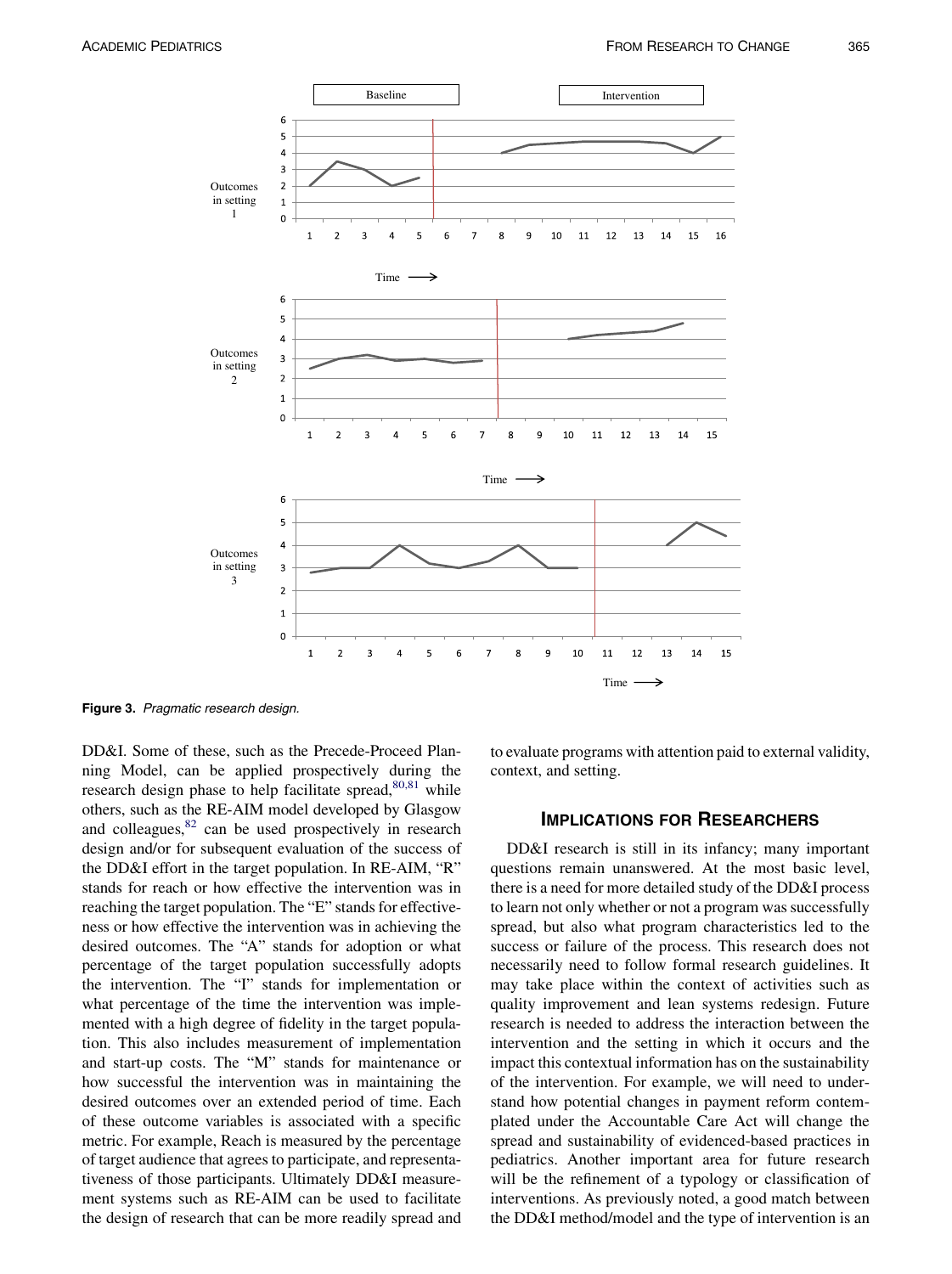<span id="page-6-0"></span>important predictor of success. Another important area for future research is how knowledge of and intervention with existing social networks can best facilitate the transmission of new ideas. Too often innovators at the periphery of these networks do not communicate with individuals at the center of the network who can act as champions for these ideas.

New DD&I research will also call for a broader variety of quasiexperimental research designs, including the multiple baselines across settings, time series and regression discontinuity designs (often used in quality improvement and program evaluation efforts), $83,84$  comparative case studies, comparative effectiveness studies, simulation modeling, and plausibility and adequacy designs.<sup>85</sup> Future DD&I research will require additional funding. As noted above, there is a considerable imbalance of research dollars toward T1 and T2 translational research. Recently the National Institute of Health has begun to address this issue with specific program announcements for DD&I research.<sup>86</sup>

### **IMPLICATIONS FOR CLINICIANS**

One of the most difficult challenges for the clinician is the translation of new knowledge into practice. DD&I research has shown that new interventions developed in a rigorous research environment cannot be easily taken off the shelf and implemented in the pediatric office. Clinicians have the daunting task of understanding how the intervention will impact their staff and patients as well as what changes in work flow will be required. Once an effective intervention is implemented in practice, there remains a need to measure the degree of adoption and adherence to the intervention and how this changes over time. It will also be important to document clinical outcomes after implementation to ensure that the desired outcomes are still achieved. The resources required to accomplish this are often limited or unavailable in the small to medium pediatric practice. The difficulty in articulating a strong business case to improve quality through the spread of effective interventions makes the task of allocating the needed resources for these efforts even more difficult.<sup>87</sup> One possibility is to make resources available through professional organizations such as the AAP that have a vested interest in the DD&I of evidence-based practices. New organizational structures such as accountable care organizations may also become a mechanism to provide needed resources to primary care pediatricians.

There is a compelling gap in the widespread dissemination of evidence-based practices in child health with a failure to achieve scale up and spread of important improvements in practice. Too often clinical research has not appreciated the exigencies of practice and patient populations that facilitate or impede widespread adoption and implementation. DD&I offers an important framework and set of tools to help close this gap by identifying innovations that are most likely to implemented and spread, and organizations that are able to adopt the proposed changes.

It also provides methods to leverage existing social networks to enhance the diffusion of new ideas and to ensure that an intervention is context sensitive without losing fidelity to core components of the scientific evidence. DD&I research has also highlighted new ways of conducting research that will facilitate spread. These include participatory research, pragmatic or practical trials, and the use of various quasiexperimental designs.

This is a particularly propitious time for the DD&I field. With the advent of health care reform, we are likely to see large demonstration projects designed to more efficiently provide integrated care and address important morbidities. The ultimate success of these projects will have to go beyond proven effectiveness. Their impact on child health care will depend on the ability to spread these effective practices across different settings and target populations, and their ultimate success will depend on our ability to better understand and use the principles and tools of DD&I.

- 1. National Health Care Disparities Report. Washington, DC: Agency for Health Quality and Research; 2006.
- 2. Mangione-Smith R, DeCristofaro AH, Setodji CM, et al. The quality of ambulatory care delivered to children in the United States. N Engl J Med. 2007;357:1515–1523.
- 3. Sung NS, Crowley WF Jr, Genel M, et al. Central challenges facing the national clinical research enterprise. JAMA. 2003;289: 1278–1287.
- 4. Contopoulos-Ioannidis DG, Ntzani E, Ioannidis JP. Translation of highly promising basic science research into clinical applications. Am J Med. 2003;114:477–484.
- 5. Lenfant C. Clinical research to clinical practice—lost in translation? [Shattuck lecture]. N Engl J Med. 2003;349:868-874.
- 6. Finkelstein JA, Lozano P, Farber HJ, et al. Underuse of controller medications among Medicaid-insured children with asthma. Arch Pediatr Adolesc Med. 2002;156:562–567.
- 7. Bethell C, Reuland CH, Halfon N, Schor EL. Measuring the quality of preventive and developmental services for young children: national estimates and patterns of clinicians' performance. Pediatrics. 2004; 113(6 suppl):1973–1983.
- 8. Bero LA, Grilli R, Grimshaw JM, et al. Closing the gap between research and practice: an overview of systematic reviews of interventions to promote the implementation of research findings. The Cochrane Effective Practice and Organization of Care Review Group. BMJ. 1998;317(7156):465–468.
- 9. Ranji SR, Shetty K, Posley KA, et al. Closing the Quality Gap: A Critical Analysis of Quality Improvement Strategies. Vol. 6, Prevention of Healthcare-Associated Infections. Rockville, Md: Agency for Healthcare Research and Quality; 2007.
- 10. Bravata DM, Sundaram V, Lewis R, et al. Closing the Quality Gap: A Critical Analysis of Quality Improvement Strategies. Vol. 5, Asthma Care. Rockville, Md: Agency for Healthcare Research and Quality; 2007.
- 11. Grimshaw J, Eccles M, Tetroe J. Implementing clinical guidelines: current evidence and future implications. J Contin Educ Health Prof. 2004;24(suppl 1):S31–S37.
- 12. Woolf SH. The meaning of translational research and why it matters. JAMA. 2008;299:211–213.
- 13. Zerhouni EA. Translational and clinical science—time for a new vision. N Engl J Med. 2005;353:1621–1623.
- 14. Szilagyi PG. Translational research and pediatrics. Acad Pediatr. 2009;9:71–80.
- 15. Glasgow RE, Lichtenstein E, Marcus AC. Why don't we see more translation of health promotion research to practice? Rethinking the efficacy-to-effectiveness transition. Am J Public Health. 2003;93: 1261–1267.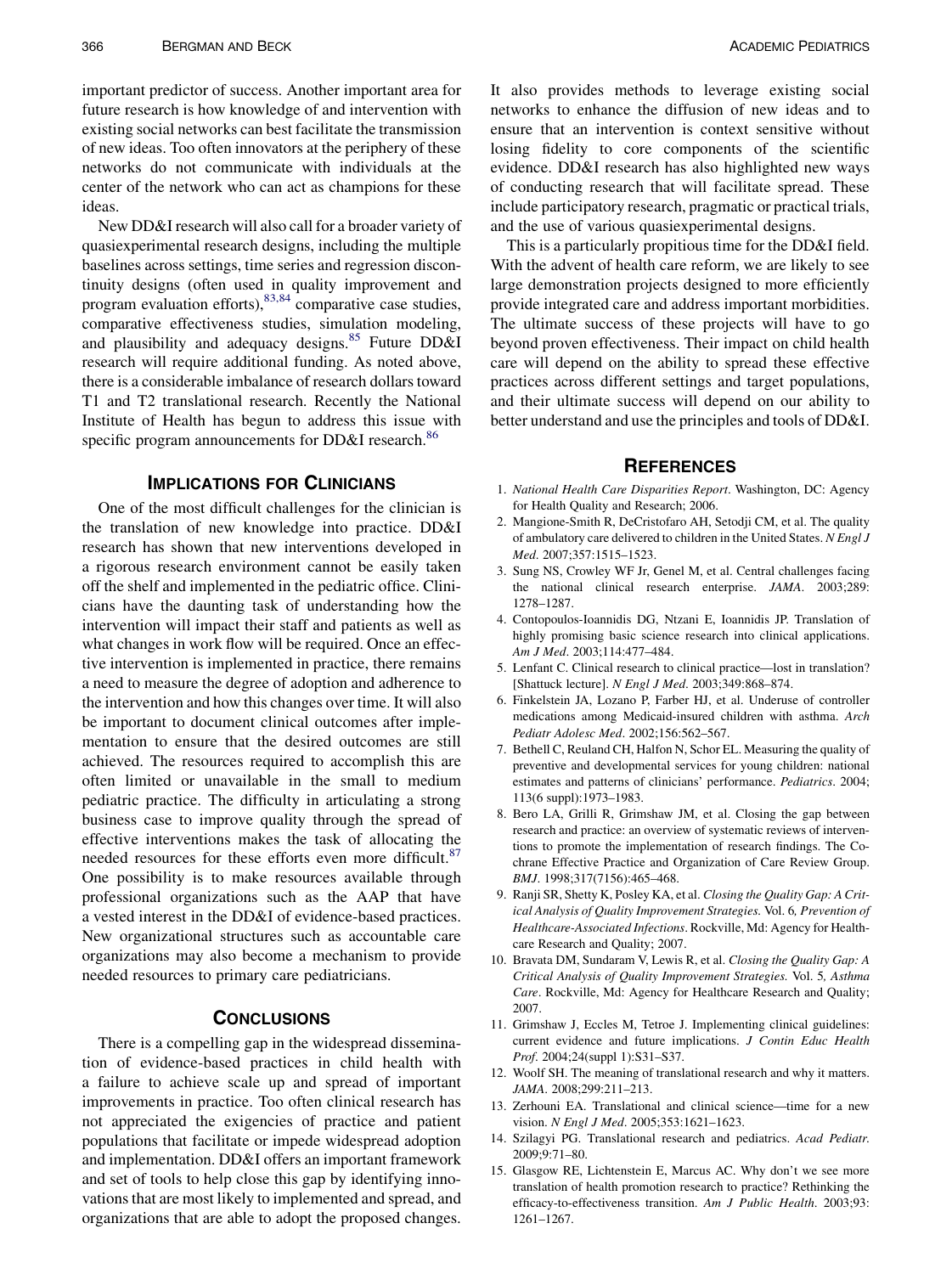- <span id="page-7-0"></span>16. Zerhouni E. Clinical research at the crossroads: The NIH roadmap. Science. 2003;302(5642):63–72.
- 17. CTSA Clinical and Translational Science Awards. 2003. Available at: [http://www.ctsaweb.org.](http://www.ctsaweb.org) Accessed October 5, 2010.
- 18. Moses H 3rd, Dorsey ER, Matheson DH, Thier SO. Financial anatomy of biomedical research. JAMA. 2005;294:1333–1342.
- 19. Halterman JS, Aligne CA, Auinger P, et al. Inadequate therapy for asthma among children in the United States. Pediatrics. 2000;105 (1 pt 3):272–276.
- 20. Miller MR, Gergen P, Honour M, et al. Burden of illness for children and where we stand in measuring the quality of this health care. Ambul Pediatr. 2005;5:268–278.
- 21. Broder KR, Cohn AC, Schwartz B, et al. Adolescent immunizations and other clinical preventive services: a needle and a hook? Pediatrics. 2008;121(suppl 1):S25–S34.
- 22. Dearing J, Kruetner M. Designing for diffusion of cancer communication innovations. Parent Educ Couns. 2010;81(suppl):S100–S110.
- 23. Ryan B, Gross NC. The diffusion of hybrid seed corn in two Iowa communities. Rural Sociol. 1943;8:15–24.
- 24. Rogers E. Diffusion of Innovation. New York, NY: Free Press; 2003.
- 25. Gladwell M. The Tipping Point: How Little Things Can Make a Big Difference. New York, NY: Little, Brown; 2002.
- 26. Evidence-Based Medicine Working Group. Evidence-based medicine: a new approach to teaching the practice of medicine. JAMA. 1992;268:2420–2425.
- 27. Cochrane A. Effectiveness and Efficiency: Random Reflections of Health Services. London, England: Nuffield Provincial Hospitals Trust; 1971.
- 28. Evidence-based practice centers: synthesizing scientific evidence to improve quality and effectiveness in health care. Evidence Based Practice Centers. Available at: [http://www.ahrq.gov.laneproxy.](http://www.ahrq.gov.laneproxy.stanford.edu/clinic/epc/epcenters.htm) [stanford.edu/clinic/epc/epcenters.htm](http://www.ahrq.gov.laneproxy.stanford.edu/clinic/epc/epcenters.htm). Accessed November 29, 2010.
- 29. Lomas J. The in-between world of knowledge brokering. BMJ. 2007; 334:129.
- 30. Lomas J. Words without action? The production, dissemination, and impact of consensus recommendations. Annu Rev Public Health. 1991;12:41–65.
- 31. Eddy DM. Evidence-based medicine: a unified approach. Health Aff (Millwood). 2005;24:9–17.
- 32. Fixsen DN, Naoom SF, Blase KA, et al. Implementation Research: A Synthesis of the Literature. Tampa, Fla: University of South Florida; 2005.
- 33. Israel BA, Schulz AJ, Parker EA, et al. Review of community-based research: assessing partnership approaches to improve public health. Annu Rev Public Health. 1998;19:173–202.
- 34. Minkler M. Community-based research partnerships: challenges and opportunities. J Urban Health. 2005;82(2 suppl 2):ii3–ii12.
- 35. Van Olphen J, Schulz A, Israel B, et al. Religious involvement, social support, and health among African-American women on the east side of Detroit. J Gen Intern Med. 2003;18:549–557.
- 36. Levy JI, Brugge D, Peters JL, et al. A community based participatory research study of multifaceted in-home environmental interventions for pediatric asthmatics in public housing. Soc Sci Med. 2006;63: 2191–2203.
- 37. Edwards N. Scaling-up health innovations and interventions in public health: a brief review of the current state-of-the-science. Commissioned for the inaugural Conference to Advance the State of the Science and Practice on Scale-up and Spread of Effective Health Programs, Washington, DC, July 6–8, 2010.
- 38. Greenhalgh T, Robert G, Macfarlane F, et al. Diffusion of innovations in service organizations: systematic review and recommendations. Milbank Q. 2004;82:581–629.
- 39. Ferlie EB, Shortell SM. Improving the quality of health care in the United Kingdom and the United States: a framework for change. Milbank Q. 2001;79:281–315.
- 40. Della Penna R, Martel H, Neuwirth EB, et al. Rapid spread of complex change: a case study in inpatient palliative care. BMC Health Serv Res. 2009;9:245–251.
- 41. Rabin BA, Brownson RC, Kerner JF, et al. Methodologic challenges in disseminating evidence-based interventions to promote physical activity. Am J Prev Med. 2006;31(4 suppl):S24–S34.
- 42. Davidson C. Knowledge translation: implications for evaluation. New Directions Eval. 2009;124:75–87.
- 43. Green LW, Orleans CT, Ottoson JM, et al. Inferring strategies for disseminating physical activity policies, programs, and practices from the successes of tobacco control. Am J Prev Med. 2006;31 (4 suppl):S66–S81.
- 44. Bergman DA. Personal report. American Academy of Pediatrics Committee on Quality Improvement.
- 45. Dearing JW, Rogers EM, Meyer G, et al. Social marketing and diffusion-based strategies for communicating with unique populations: HIV prevention in San Francisco. J Health Commun. 1996;1: 343–363.
- 46. Green LW, Gottlieb NH, Parecel GS. Diffusion theory extended and applied. Adv Health Educ Promot. 1991;3:91–117.
- 47. Freeman L. The Development of Social Network Analysis. Vancouver, Canada: Empirical Press; 2006.
- 48. Luke DA, Harris JK. Network analysis in public health: history, methods, and applications. Annu Rev Public Health. 2007;28:69–93.
- 49. Hawe P, Webster C, Shiell A. A glossary of terms for navigating the field of social network analysis. J Epidemiol Community Health. 2004;58:971–975.
- 50. Beck A, Bergman DA, Rahm AK, et al. Using implementation and dissemination concepts to spread 21st-century well-child care at a health maintenance organization. Perm J. 2009;13:10–18.
- 51. Bevan HRG, Bate P, Maher L, et al. Using a design approach to assist large-scale organizational change: "10 high impact changes" to improve the National Health Service in England. J Appl Behav Sci. 2007;43:135–152.
- 52. Bradley EH, Webster TR, Baker D, et al. Translating research into practice: speeding the adoption of innovative health care programs. Issue Brief (Commonw Fund). 2004;(724):1–12.
- 53. Gardner KL, Dowden M, Togni S, Bailie R. Understanding uptake of continuous quality improvement in Indigenous primary health care: lessons from a multi-site case study of the Audit and Best Practice for Chronic Disease project. Implement Sci. 2010;5:21–26.
- 54. Wen KY, Gustafson DH, Hawkins RP, et al. Developing and validating a model to predict the success of an IHCS implementation: the Readiness for Implementation Model. J Am Med Inform Assoc. 2010;17:707–713.
- 55. Bate P, Robert G, Bevan H. The next phase of healthcare improvement: what can we learn from social movements? Qual Saf Health  $Care 2004:13:62-66$
- 56. Pastor M, Ortiz R. Making Change: How Social Movements Work and How to Support Them. Los Angeles, Calif: University of Southern California Press; 2009.
- 57. McCannon J. Update: 5 Million Lives campaign. Interview by Dan Pastorius. Nurs Manage. 2008;39:13–18.
- 58. McCannon CJ, Hackbarth AD, Griffin FA. Miles to go: an introduction to the 5 Million Lives campaign. Jt Comm J Qual Patient Saf. 2007;33:477–484.
- 59. McCannon CJ, Perla RJ. Learning networks for sustainable, largescale improvement. Jt Comm J Qual Patient Saf. 2009;35:286-291.
- 60. Chapter Alliance for Quality Improvement. 2010. Available at: [http://](http://www.aap.org/member/chapters/caqi/about.html) [www.aap.org/member/chapters/caqi/about.html](http://www.aap.org/member/chapters/caqi/about.html). Accessed November 23, 2010.
- 61. Ovretveit J, Staines A. Sustained improvement? Findings from an independent case study of the Jonkoping quality program. Qual Manag Health Care. 2007;16:68–83.
- 62. Commonwealth Fund. Tranforming safety net clinics to medical homes. October 14, 2010. Available at: [http://www.commonwealthfund.org/](http://www.commonwealthfund.org/Multimedia-Center.aspx) [Multimedia-Center.aspx](http://www.commonwealthfund.org/Multimedia-Center.aspx). Accessed November 30, 2010.
- 63. Langley G. The Improvement Guide: A Practical Approach to Enhancing Organizational Performance. 2nd ed. San Francisco, Calif: Jossey-Bass; 2009.
- 64. Fraser S. Undressing the Elephant: Why Good Practice Doesn't Spread in Health Care. Raleigh, NC: Lulu Press; 2008.